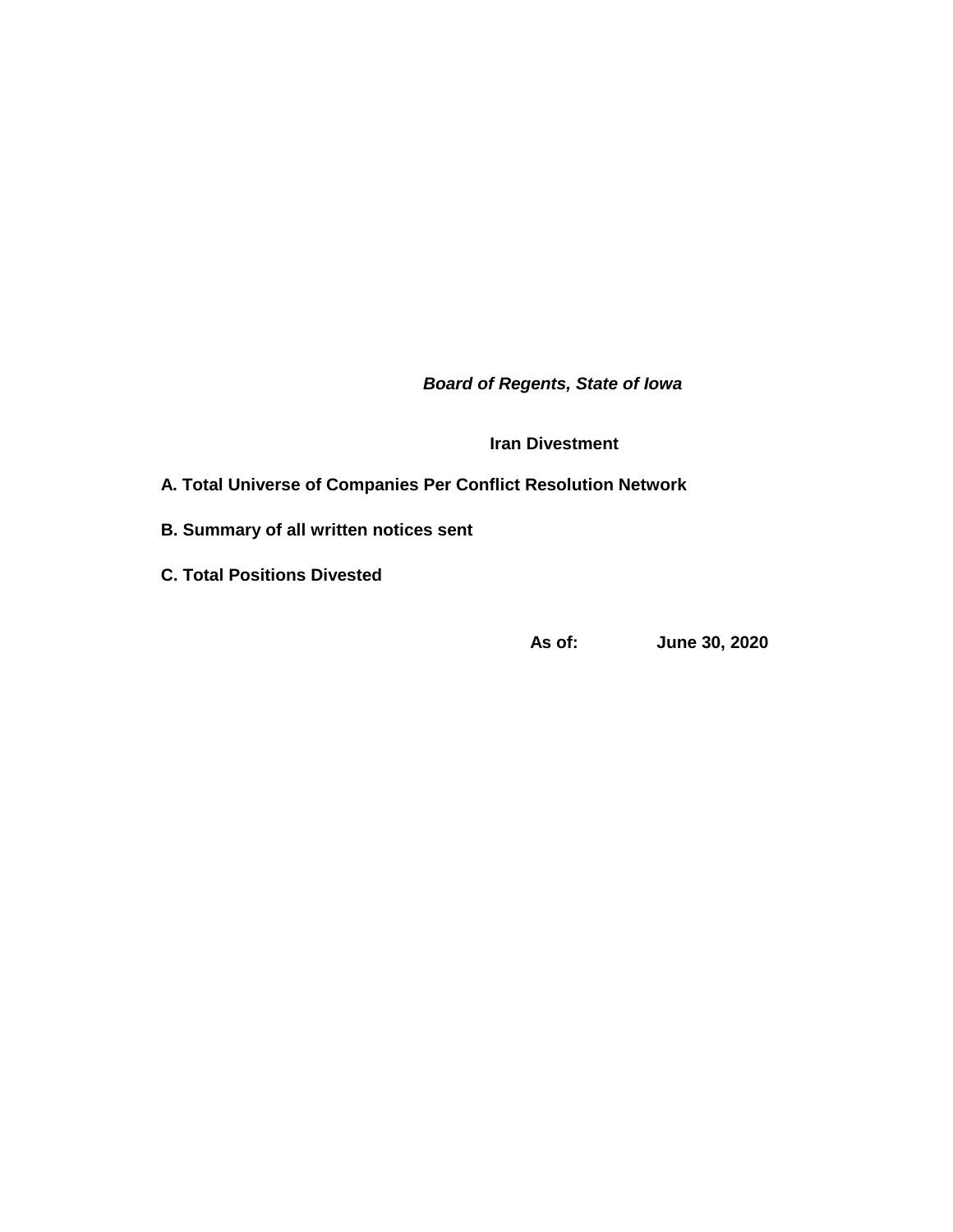### **A. Total Universe of IRAN Scrutinized Companies**

| As of June 30, 2020                                      |                 |
|----------------------------------------------------------|-----------------|
| <b>COMPANY</b>                                           | <b>CATEGORY</b> |
| Aban Offshore Limited                                    | Scrutinized     |
| ABO Wind AG                                              | Scrutinized     |
| AF Poyry AB                                              | Scrutinized     |
| Arabian Pipes Co.                                        | Scrutinized     |
| <b>Bilfinger SE</b>                                      | Scrutinized     |
| Capital Product Partners LP                              | Scrutinized     |
| Chadormalu Mining & Industrial Co. (PJS)                 | Scrutinized     |
| China CAMC Engineering Co., Ltd.                         | Scrutinized     |
| China Nonferrous Metal Industry's Foreign Eng. & Constr. | Scrutinized     |
| China Oilfield Services Limited                          | Scrutinized     |
| China Railway Group Limited                              | Scrutinized     |
| Danieli & C. Officine Meccaniche SpA                     | Scrutinized     |
| FLSmidth & Co. A/S                                       | Scrutinized     |
| Gazprom PJSC                                             | Scrutinized     |
| HYUNDAI Corp.                                            | Scrutinized     |
| HYUNDAI ENGINEERING & CONSTRUCTION CO., LTD.             | Scrutinized     |
| Hyundai Mobis Co., Ltd.                                  | Scrutinized     |
| Hyundai Motor Co., Ltd.                                  | Scrutinized     |
| INPEX Corp.                                              | Scrutinized     |
| Japan Petroleum Exploration Co., Ltd.                    | Scrutinized     |
| Kangwon Co., Ltd.                                        | Scrutinized     |
| Korea Electric Power Corp.                               | Scrutinized     |
| Korea Gas Corp.                                          | Scrutinized     |
| MAN SE                                                   | Scrutinized     |
| Mitsubishi Materials Corp.                               | Scrutinized     |
| Motor Sich JSC                                           | Scrutinized     |
| Norinco International Cooperation Ltd.                   | Scrutinized     |
| Oil & Natural Gas Corp. Ltd.                             | Scrutinized     |
| Oil India Limited                                        | Scrutinized     |
| Porsche Automobil Holding SE                             | Scrutinized     |
| POSCO                                                    | Scrutinized     |
| POSCO INTERNATIONAL Corp.                                | Scrutinized     |
| Power Construction Corporation of China, Ltd.            | Scrutinized     |
| Siemens AG                                               | Scrutinized     |
| SINOPEC Engineering (Group) Co., Ltd.                    | Scrutinized     |
| <b>Tatneft PJSC</b>                                      | Scrutinized     |
| The Shipping Corp. of India Ltd.                         | Scrutinized     |
| United Aircraft Corp. PJSC                               | Scrutinized     |
| Volkswagen AG                                            | Scrutinized     |
|                                                          |                 |
|                                                          |                 |
|                                                          |                 |
|                                                          |                 |
|                                                          |                 |
|                                                          |                 |
|                                                          |                 |
|                                                          |                 |
|                                                          |                 |
|                                                          |                 |
|                                                          |                 |

**Added**

**Deleted**<br>Gruppo Waste Italia SpA<br>Japan Drilling Co., Ltd.<br>Sk Holdings Co. Ltd<br>Zio Podolsk Machinery Plant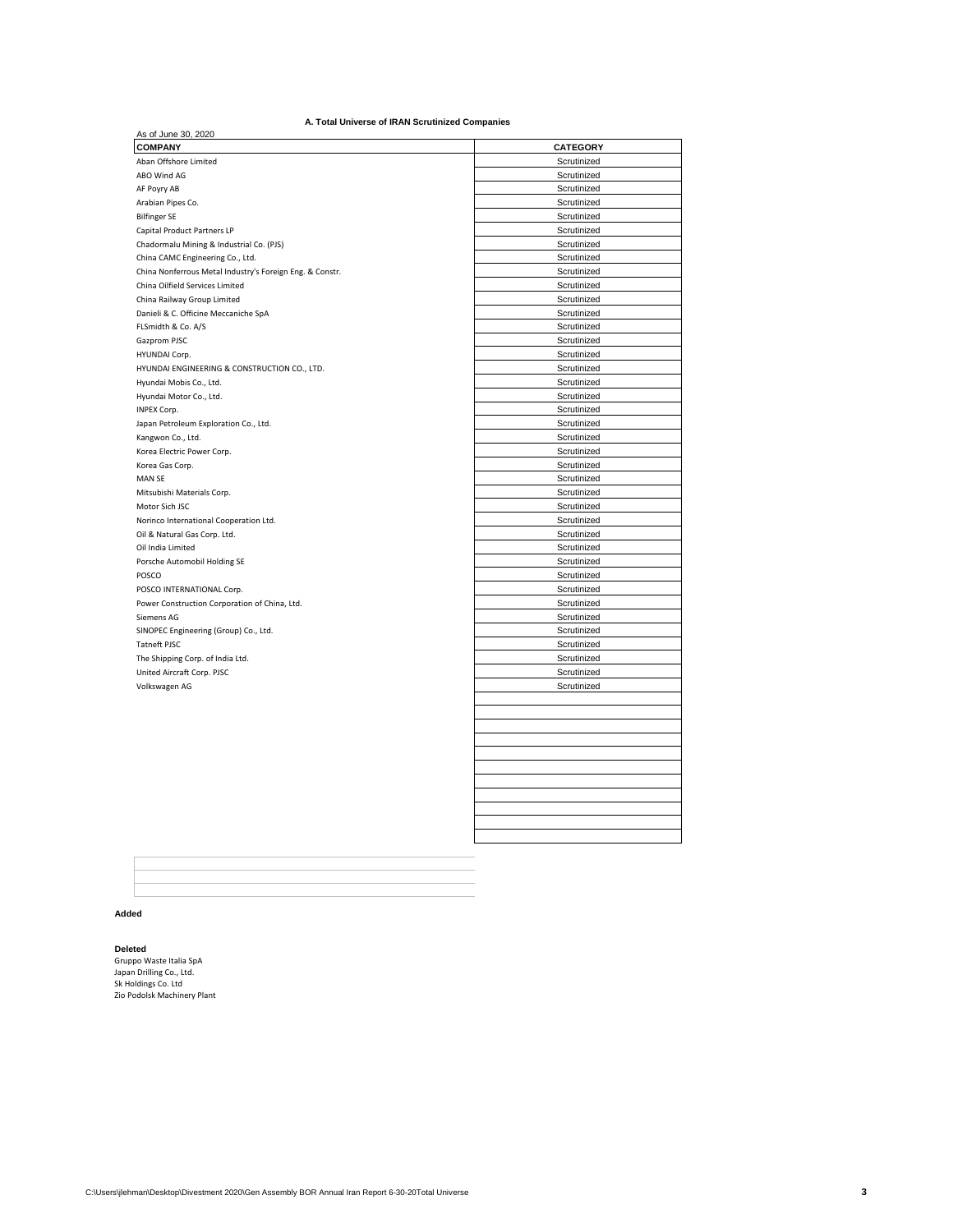### **B. Summary of all written notices**

**Each Quarter** Board of Regents notified Regent institutions of Iran Divestment Task Force document valid for the quarter ended that lists scrutinized companies. Institutions asked to identify any of these companies within their investment holdings. Institutions responded.

### **The following chart summarizes the number of companies contacted in fiscal year 2020 pursuant of chapter 12F**

| <b>Time Period</b> | Number |
|--------------------|--------|
| September 30, 2019 | All    |
| December 31, 2019  |        |
| March 31, 2019     |        |
| June 30, 2019      |        |

**October 1, 2019** File annual report

Post notice on Regents website that Iran Divestment annual report has been filed and is available upon request.

# **List of Board of Regents "Scrutinized Companies"**

**As of June 30, 2020**

| Company                          | <b>Letters Mailed</b> | Category                | <b>Direct Holding</b> | Indirect<br>Holding |
|----------------------------------|-----------------------|-------------------------|-----------------------|---------------------|
| Annual Letter to all Scrutinized |                       |                         |                       |                     |
| Companies                        | 1st Qtr               | <b>Highest Offender</b> |                       | X                   |
| AF Poyry AB                      | 2nd Qtr               | <b>Highest Offender</b> |                       | x                   |
|                                  |                       |                         |                       |                     |
|                                  |                       |                         |                       |                     |
|                                  |                       |                         |                       |                     |
|                                  |                       |                         |                       |                     |
|                                  |                       |                         |                       |                     |
|                                  |                       |                         |                       |                     |
|                                  |                       |                         |                       |                     |
|                                  |                       |                         |                       |                     |
|                                  |                       |                         |                       |                     |
|                                  |                       |                         |                       |                     |
|                                  |                       |                         |                       |                     |
|                                  |                       |                         |                       |                     |
|                                  |                       |                         |                       |                     |
|                                  |                       |                         |                       |                     |
|                                  |                       |                         |                       |                     |
|                                  |                       |                         |                       |                     |
|                                  |                       |                         |                       |                     |
|                                  |                       |                         |                       |                     |
|                                  |                       |                         |                       |                     |
|                                  |                       |                         |                       |                     |
|                                  |                       |                         |                       |                     |

Companies deemed "Inactive" by the Iran Divestment Task Force are not subject to divestment. Letters are sent annually.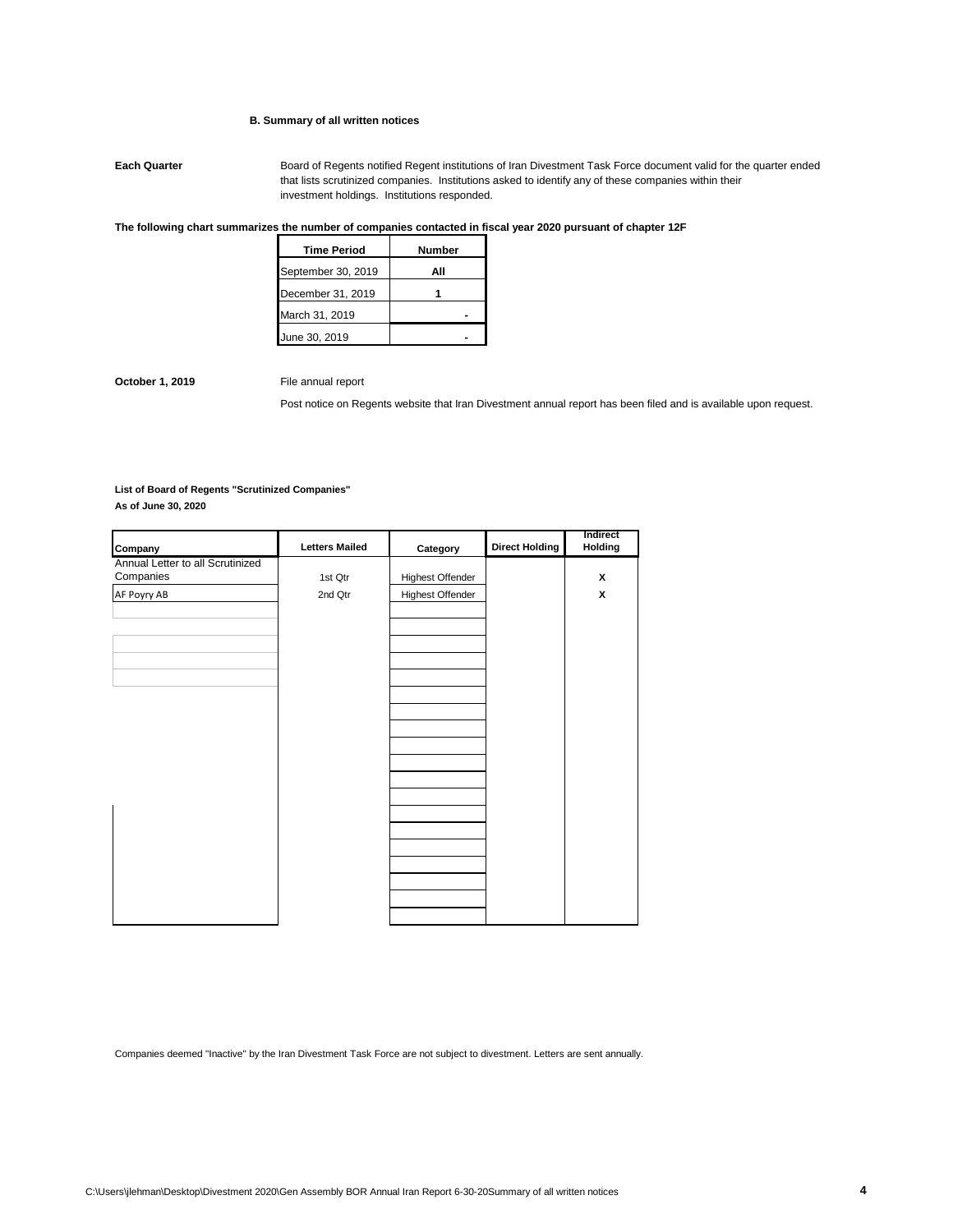### **C. Total Positions Divested**

| Company | Security | <b>Manager</b>                                        | Category | <b>Active/Inactive</b> | <b>Shares</b> | <b>Book Cost</b> | <b>Principal Rec'd</b> | Gain/Loss                |
|---------|----------|-------------------------------------------------------|----------|------------------------|---------------|------------------|------------------------|--------------------------|
|         |          |                                                       |          |                        |               |                  |                        | $\overline{\phantom{a}}$ |
|         |          |                                                       |          |                        |               |                  |                        |                          |
|         |          | Average Cost of the shares<br>$\blacksquare$          |          |                        |               |                  |                        |                          |
|         |          | <b>Proceeds</b>                                       |          |                        |               |                  | $\blacksquare$         |                          |
|         |          | Difference between Cost of shares and Sale of shares: |          |                        |               |                  |                        |                          |
|         |          |                                                       |          |                        |               |                  |                        |                          |

## **No funds required divestment**